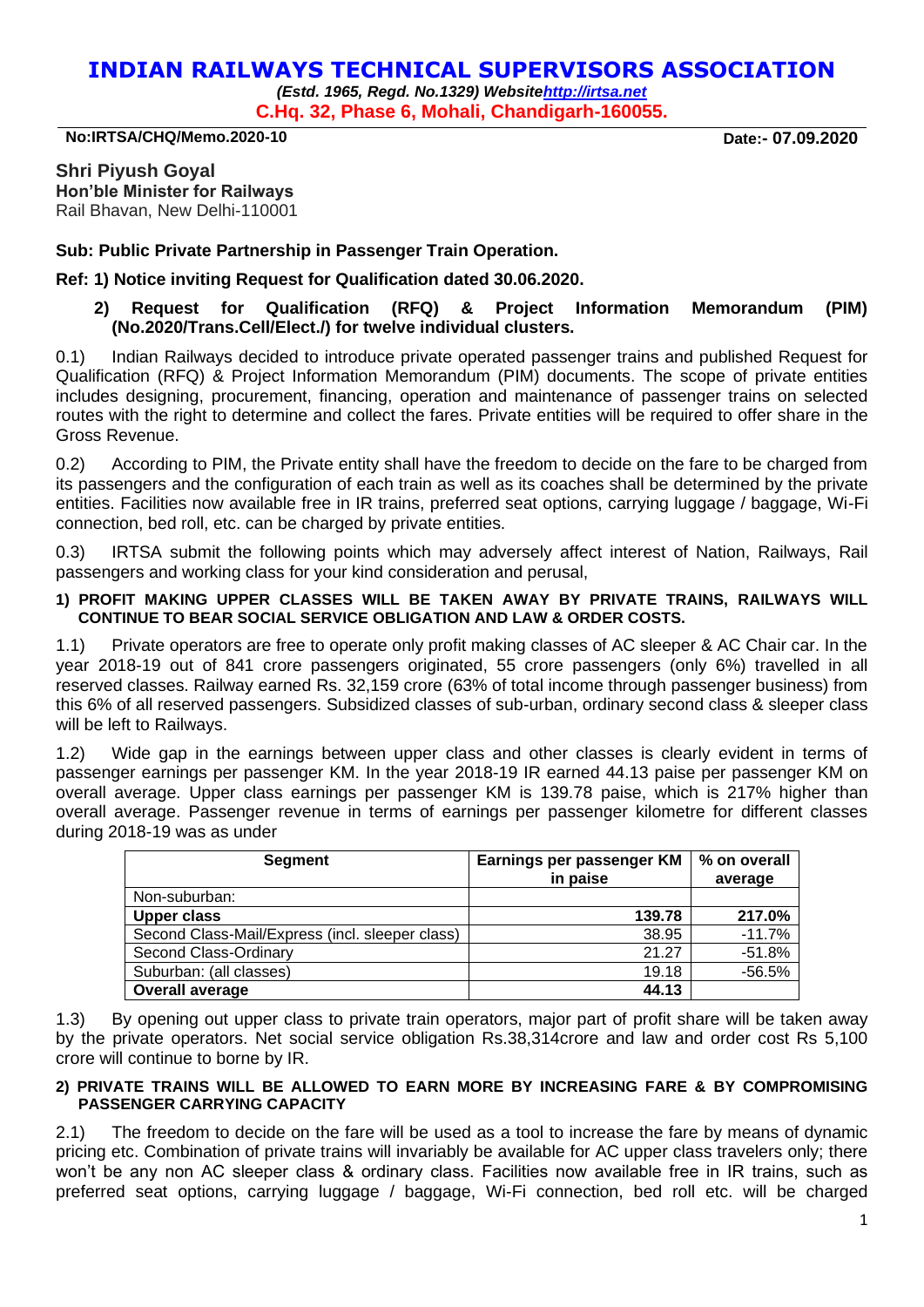additionally. Private operators by running only upper class charging 30% more fare than IR's fare can earn more than IR trains by carrying less passengers.

2.2) Comparison between IR operated Chennai-Tirunelveli Nellai Express and proposed private train between the same cities shows that proposed private train will carry 322 (-17.7%) passengers less than IR train, but will earn 14.5 lakh per trip (119.7%) additionally as shown in the table below,

|                                            | Passenger<br>carried | Passenger Income<br>(Rs. in thousand) |
|--------------------------------------------|----------------------|---------------------------------------|
| Indian Railways operated Chennai-          |                      |                                       |
| Tirunelveli, Nellai Express                |                      |                                       |
| (combination of A/C 2 tier, A/C 3 tier,    |                      |                                       |
| Sleeper & Ordinary classes)                | 1816                 | 1214.63                               |
| Proposed private train Charging 30%        |                      |                                       |
| more by dynamic pricing etc                |                      |                                       |
| (combination of A/C 2 tier and A/C 3 tier, |                      |                                       |
| classes)                                   | 1494                 | 2668.536                              |
| Difference between Railway operated        |                      |                                       |
| express and private train                  | $-322$               | 1453.91                               |
| Difference in %                            | $-17.7%$             | 119.70%                               |

#### **3) AVERAGE SPEED OF PROPOSED PRIVATE TRAINS WILL REMAIN MORE OR LESS THE SAME ASOF TRAINS OPERATED BY INDIAN RAILWAYS. LINE CAPACITY WILL BE COMPROMISED IF SPEED OF A FEW PRIVATE TRAINS IS INCREASED.**

3.1) The clause of passenger trains to be operated by the private entity shall be designed to operate at a maximum service speed of 160 kmph holds no merit. Average speed of TEJAS express runs between Chennai and Madurai is marginally more than proposed private train between the same destinations. Average speed of Nellai express running between Chennai and Tirunelveli is marginally less than proposed private train between the same destinations as shown in the table below,

| <b>Stations</b> |                    | <b>Proposed private trains</b> |                                  | <b>Existing IR Trains</b>    |                 |                                  |                              |
|-----------------|--------------------|--------------------------------|----------------------------------|------------------------------|-----------------|----------------------------------|------------------------------|
| Origin          | <b>Destination</b> | Running<br>time                | <b>Distance</b><br>covered<br>KM | Ave.<br>speed<br><b>KMPH</b> | Running<br>time | <b>Distance</b><br>covered<br>KМ | Ave.<br>speed<br><b>KMPH</b> |
| Chennai         |                    |                                |                                  |                              |                 |                                  |                              |
| Area            | Madurai            | 6 hrs 15 mts                   | 466                              | 74.6                         | 6 hrs 30 mts    | 496                              | 76.3                         |
|                 | Chennai            |                                |                                  |                              |                 |                                  |                              |
| Madurai         | Area               | $6$ hrs 20 mts                 | 466                              | 73.6                         | $6$ hrs 30 mts  | 496                              | 76.3                         |
|                 | Chennai            |                                |                                  |                              |                 |                                  |                              |
| Tirunelveli     | Area               | $10$ hrs                       | 624                              | 62.4                         | 11 hrs 10 mts   | 653                              | 58.5                         |
| Chennai         |                    |                                |                                  |                              |                 |                                  |                              |
| Area            | Tirunelveli        | 10 hrs $5$ mts                 | 624                              | 61.9                         | 10 hrs 55 mts   | 653                              | 59.8                         |

3.2) Even if Railways tend to increase the average speed of a few private trains by allowing them to run at a higher service speed than IR trains, it will drastically reduce the line capacity. Freight trains and other passenger trains having lesser average and service speed need to be sidetracked to allow higher speed trains to overtake them. This will further reduce the average speed of existing IR operated freight and passenger trains. Hence Railways will end up in reducing its passenger carrying capacity rather than increasing it.

# **4) RESTRICTION ON INTRODUCTION OF NEW TRAINS BY IR**

Another important clause which may not allow introduction of new trains by IR in these profit making routes is "No new similar scheduled train will depart the originating station in the same origin destination route within 60 minutes of the Scheduled departure of the private trains"

# **5) TERMINAL CAPACITY CONSTRAINTS NOT ADDRESSED – WILL HAVE ADVERSE IMPACT ON PUNCTUALITY OF TRAINS**

Infrastructure in terminals and major junctions for passenger facilities, freight handling and for maintenance could not be improved in proportion to the number of trains, adding complexity to already saturated line capacity. Without improving the terminal facilities particularly without adequate platforms, addition of new private trains will only affect the punctuality of trains.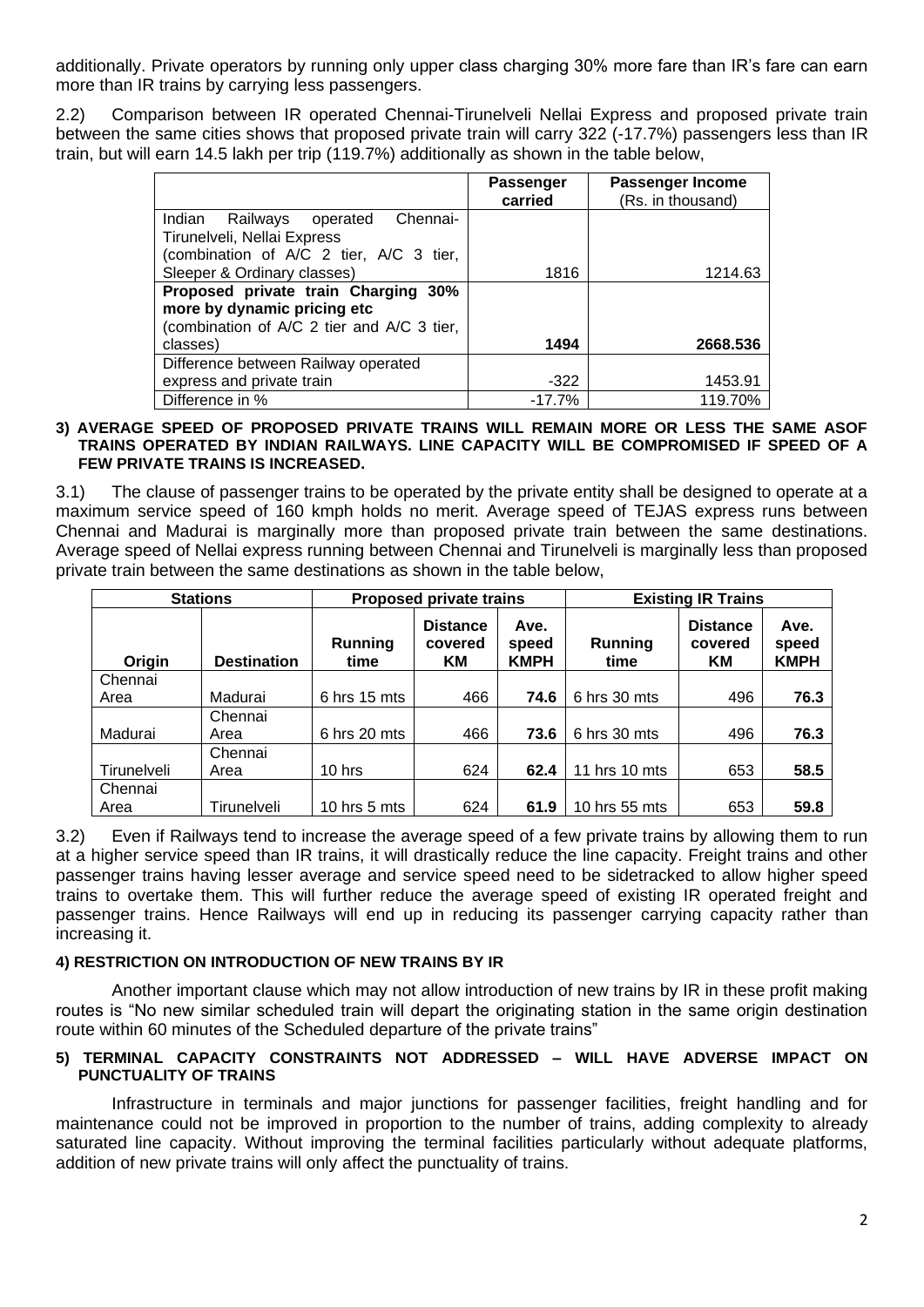#### **6) BENEFITS OF COMMISSIONING OF DEDICATED FREIGHT CORRIDOR (DFC) AND FOCUSED CAPACITY ADDITIONSIN HIGH DENCITY NETWORK (HDN)&HIGHLY UTILISED NERWORK (HUN)WILL ALL GO TO THE PRIVATE TRAIN OPERATORS LEAVING INDIAN RAILWAYS IN SHAMBLES**

6.1) Track capacity released for passenger business due to commissioning of Dedicated Freight Corridors (DFC) will be utilized to the advantages of private entities.

6.2) In its submission to the Parliamentary Standing Committee (2019-20) Railway Ministry said that, In order to utilize the available financial resources in focused manner58 projects costing Rs. 32,562 Crore, 19 projects pertains to high density route (HDN), 30 projects of highly utilized network(HUN) and other capacity enhancement projects as 9 nos. are targeted to be completed in December 2021.

6.3) Another Sixty eight (68) Projects costing Rs. 79,830 Crore (67 Doubling projects and one Gauge Conversion project) have been identified as Critical Projects. The length of these 68 projects is 5,839 km, which are targeted to be completed in March 2024.

6.4) As far as Super Critical Projects are concerned, there is no shortage of money and the funds have already been arranged through Institutional Financing which has increased Railways' capacity for committed fund provision for essential projects.

6.5) Benefits of Rs.1.12 lakh Crore seamless investment for capacity addition in HDN & HUN are going into the hands of Private train operators.

### **7) MAINTENANCE DEPOTS WILL LOSE THEIR WORKLOAD & SPACE, NO SCOPE FOR IMPROVEMENT IN IR'S TRAIN MAINTENANCE ACTIVITIES.**

7.1) Maintenance depots will lose their workload since train maintenance will be the duty of private entities. IR will have to provide berth/ space to private entity in the existing maintenance depots or space in a proximate area on as is where basis for up-gradation or setting up its maintenance depot. Private entity will bring its manpower, tools and plants as required for undertaking the maintenance obligations. This clause will leave no scope for Indian Railways to improve its own manpower, infrastructure in the future, since portion of already constrained maintenance depots will be taken over by private entities.

7.2) Since the responsibility of final certification before every trip is assigned to Indian Railways, Departmental inspectorial staff who certifies the rolling stocks of private operators will be scapegoat for all failures & accidents.

# **8) BITTER EXPERIENCE OF PRIVATIZATION OF CATERING AND COACH CLEANING ACTIVITIES IN RAILWAYS**

8.1) IR couldn't address large passenger complaints in catering, coach cleaning and bed rolls that are handed over to contractors. Passenger satisfaction in contract managed catering and cleaning activities has come done drastically.

8.2) Catering services provided through Indian Railway Catering and Tourism Corporation (IRCTC) and by engaging outside agencies at stations and in trains are attracting many passenger complaints. CAG report on catering services in Indian Railways 2017, managed by IRCTC, observed many serious deficiencies, like sale of articles unsuitable for human consumption, contaminated foodstuff, recycled foodstuff, shelf life expired packaged and bottled items, unauthorized brands of water bottles, etc.

8.3) In many of the coach maintenance depot across Indian Railways, cleaning of coaches is being carried out by employees of private contractors. Cleaning work done by the contract employees are very much substandard attracting many passenger complaints. It is evident railway is only having bitter experience on privatization of its activities.

# **9) RAILWAY PRODUCTION UNITS & WORKSHOPS WILL LOSE THEIR WORKLOAD**

9.1) Railway Production Units & workshops will lose their work loads. Integral Coach Factory, Chennai has developed indigenous capability & capacity to produce semi high speed train sets, inaugurated enthusiastically by Hon'ble Prime Minister. Other two Coach Production units RCF Kapurthala and MCF Raebareli are having state-of-the-art technologies to manufacture LHB coaches that can run at a speed of 160 kmph with minimum additional inputs.

9.2) Loco manufacturing PUs at Varanasi, Chittaranjan and Patiala came long way to update their infrastructure to manufacture 3 phase IGBT electric locos. Not only these PUs, two well-functioning wheel & axle plants will also lose their load.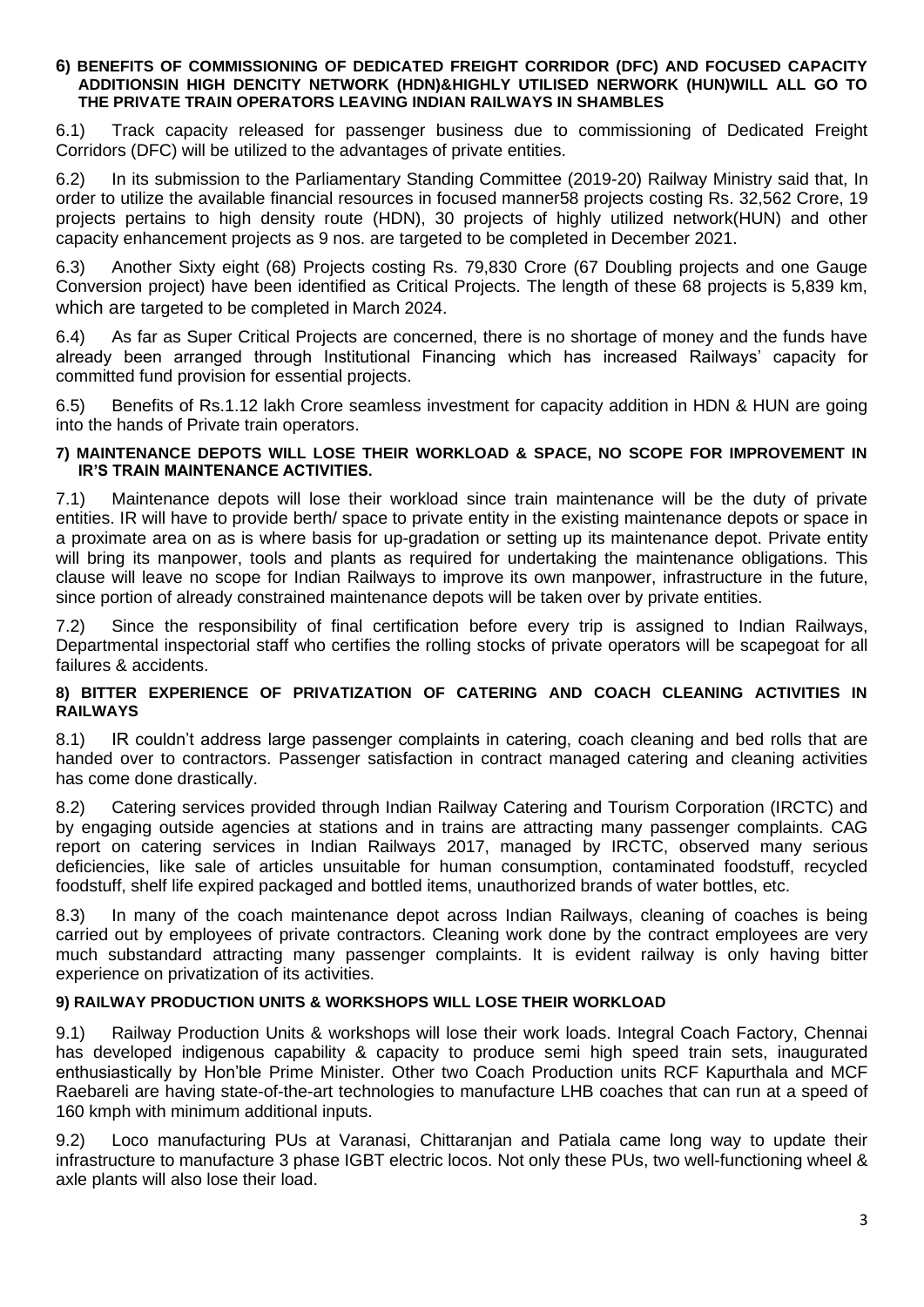9.3) Workshops will not get their POH work. All these PUs & workshops developed medium & small industries around them as their suppliers. Future of these industries will be in danger. Staff both in Railway and private will lose their work load.

# **10) DESIGN AND DEVELOPMENT OF NEW ROLLING STOCKS WILL STAGNATE, SINCE PRIVATE ENTITIES NOT GOING TO OWN PRODUCTION FACILITIES.**

10.1) As per the RFQ private train operators have to design, build, finance and operate their trains. Around 2800 coaches and 120 locomotives may be required to run 109 pairs of private trains as per the RFQ announced by Railways.

10.2) Setting up of manufacturing unit including Design & Development facility from scratch may not be possible for the private entities and they may not venture into owning their own production unit to manufacture only fixed number of coaches and locomotives. In all probability they will purchase coaches and locomotives from outside.

10.3) Hence there won't be any technology transfer. Possibility of continuous updation of technologies and facilities as claimed cannot happen. Private operators will try to utilize their rolling stock for all 35 years of contract period, depriving Railways and its passengers from new technologies and facilities.

# **11) PRIVATE ENTITIES FAILURES & INCAPABILITIES WILL HAVE IMPACT ON ENTIRE IR SYSTEM**

Any one inefficient private managed clusters will have serious implications in operation of trains in high density route the cluster is positioned. Any failure or accident happening to private train will adversely affect the punctuality of IR trains. Even for the accidents caused because of private trains, responsibility of rescue operation lies with IR and loss to Railway property has to be borne by Indian Railways.

#### **12) LOSS OF EMPLOYMENT OPPORTUNITIES IN INDIAN RAILWAYS& QUALITY OF EMPLOYMENT WILL COME DOWN.**

12.1) Indian Railways is one of the largest employers in the world. In the past IR used to offer good number of job opportunities for young aspirants from all walks of life. Because of downsizing job opportunities in IR is diminishing. In the year 2019 an unprecedented 47.45 Lakhs candidates applied for over 64,000 posts of Assistant Loco Pilots & Technicians, about 1.17 crores candidates appeared for over 63,000 posts in Level I (erstwhile Group D) posts and about 24.75 lakhs candidates appeared for over 13,500 posts for Junior Engineer (JE). Huge number of applications for different jobs in Railways shows massive unemployment level in the country. Privatization will only further increase the unemployment level.

12.2) Outsourcing of maintenance and other activities have only increased inadequately paid unorganized temporary staff even for technical work, diminishing the chances of continuing existing permanent technical jobs available in Railways. Basic social & monetary security even for qualified Engineers will be at stake, not to mention about technical staff and supporting staff. Most of the workforce will be turned into daily wage earners.

#### **13) BITTER PAST EXPERIENCE OF PRIVATIZATION OF TELECOM INDUSTRY**

13.1) In telecom sector when private players were allowed Department of Telecommunication was converted into corporations by splitting them as BSNL, MTNL and VSNL. VSNL has already met its end, MTNL is about to be winded up and BSNL is limping for its survival.

13.2) It is not justified to blame the efficiency of the employees of BSNL, MTNL and VSNL for loss in their business. Losses were on account of Corporatizations of the Telecom department and promotion of Corporate sector in Telecom to grow many fold at the cost of BSNL, MTNL and VSNL.

13.3) Even after reducing the staff strength for the past many years, finally, In case of BSNL, over 78,300 employees opted for (rather forced by the policy of Government) voluntary retirement which is over half of the company's total manpower. While as many as 14,400 employees of MTNL, accounting for 76 per cent of the total strength, opted for the VRS.

13.4) Hence it is feared that, privatization may start fragmentation of Indian Railway system and eventually end up in the hands of private entities in bits & pieces.

# **14) CONCLUSION**

**As explained in forgoing para operation of private trains may not achieve financial, operational & technological objectives projected by Government. Passenger fares for proposed private trains will be high and at the same time subsidies for lower classes operated by IR will also remain high. No transfer of technology or updation will happen. Level of passenger satisfaction will come down. Capacity addition may**